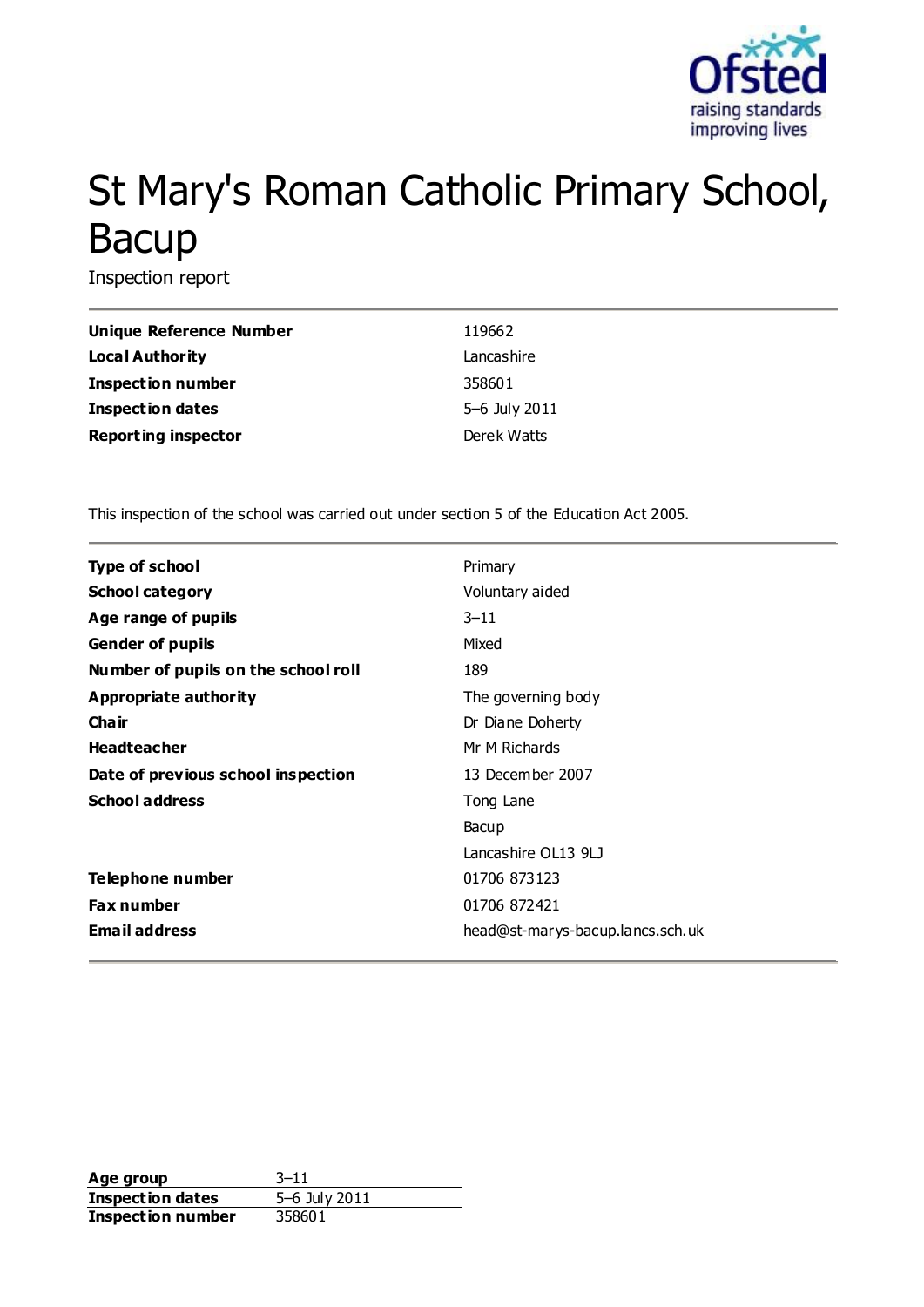The Office for Standards in Education, Children's Services and Skills (Ofsted) regulates and inspects to achieve excellence in the care of children and young people, and in education and skills for learners of all ages. It regulates and inspects childcare and children's social care, and inspects the Children and Family Court Advisory Support Service (Cafcass), schools, colleges, initial teacher training, work-based learning and skills training, adult and community learning, and education and training in prisons and other secure establishments. It assesses council children's services, and inspects services for looked after children, safeguarding and child protection.

Further copies of this report are obtainable from the school. Under the Education Act 2005, the school must provide a copy of this report free of charge to certain categories of people. A charge not exceeding the full cost of reproduction may be made for any other copies supplied.

If you would like a copy of this document in a different format, such as large print or Braille, please telephone 0300 123 4234, or email **[enquiries@ofsted.gov.uk](mailto:enquiries@ofsted.gov.uk)**.

You may copy all or parts of this document for non-commercial educational purposes, as long as you give details of the source and date of publication and do not alter the documentation in any way.

To receive regular email alerts about new publications, including survey reports and school inspection reports, please visit our website and go to 'Subscribe'.

Royal Exchange Buildings St Ann's Square Manchester M2 7LA T: 0300 123 4234 Textphone: 0161 618 8524 E: **[enquiries@ofsted.gov.uk](mailto:enquiries@ofsted.gov.uk)**

W: **[www.ofsted.gov.uk](http://www.ofsted.gov.uk/)**

© Crown copyright 2011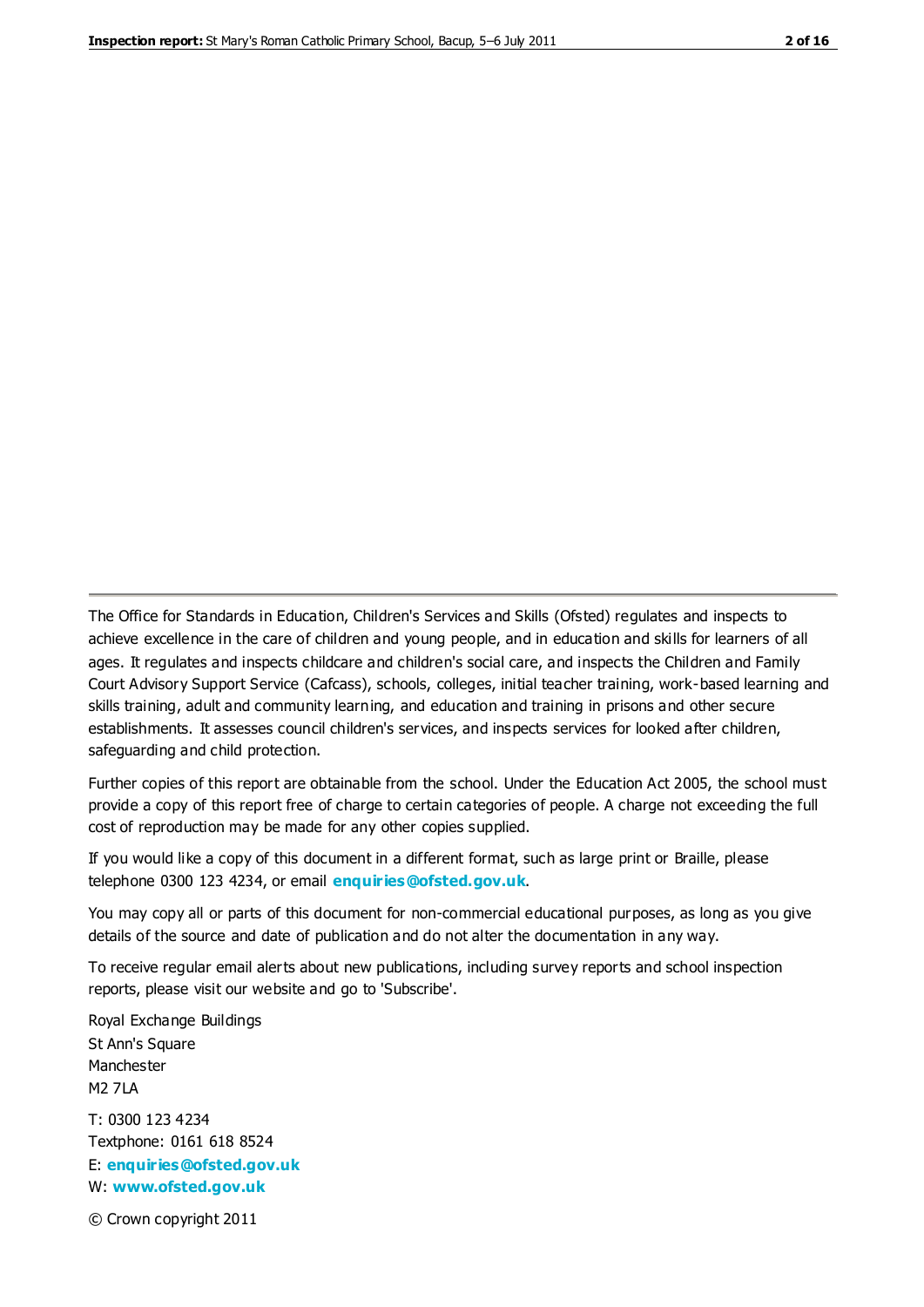# **Introduction**

This inspection was carried out by three additional inspectors, who observed teaching and learning in 18 lessons, taught by nine different teachers. The inspection team examined the school's policies, assessment information, pupils' work, teachers' plans and school improvement planning. They held discussions with the headteacher, staff, members of the governing body and pupils. The inspectors analysed 63 questionnaires completed by parents and carers and others by pupils and staff.

The inspection team reviewed many aspects of the school's work. It looked in detail at a number of key areas.

- The progress children make in language in the Early Years Foundation Stage.
- How well the more-able pupils are challenged and extended in lessons.
- $\blacksquare$  How well teachers' marking guides the next steps of pupils' learning.
- The extent to which all leaders rigorously evaluate performance and take effective action to bring about improvement.

# **Information about the school**

St Mary's Roman Catholic is a smaller-than-average primary school. Most of the pupils are of White British heritage. The proportion of pupils with special educational needs and/or disabilities is above average. A much higher than usual proportion of pupils is known to be eligible for free school meals. A higher than average proportion of pupils join or leave the school partway through their primary school education. There is Early Years Foundation Stage provision for children in Nursery and Reception. A breakfast and after-school club is run by the school and the governing body and was part of the inspection. The school has a number of awards including Healthy Schools, Eco Schools and Basic Skills Quality Mark.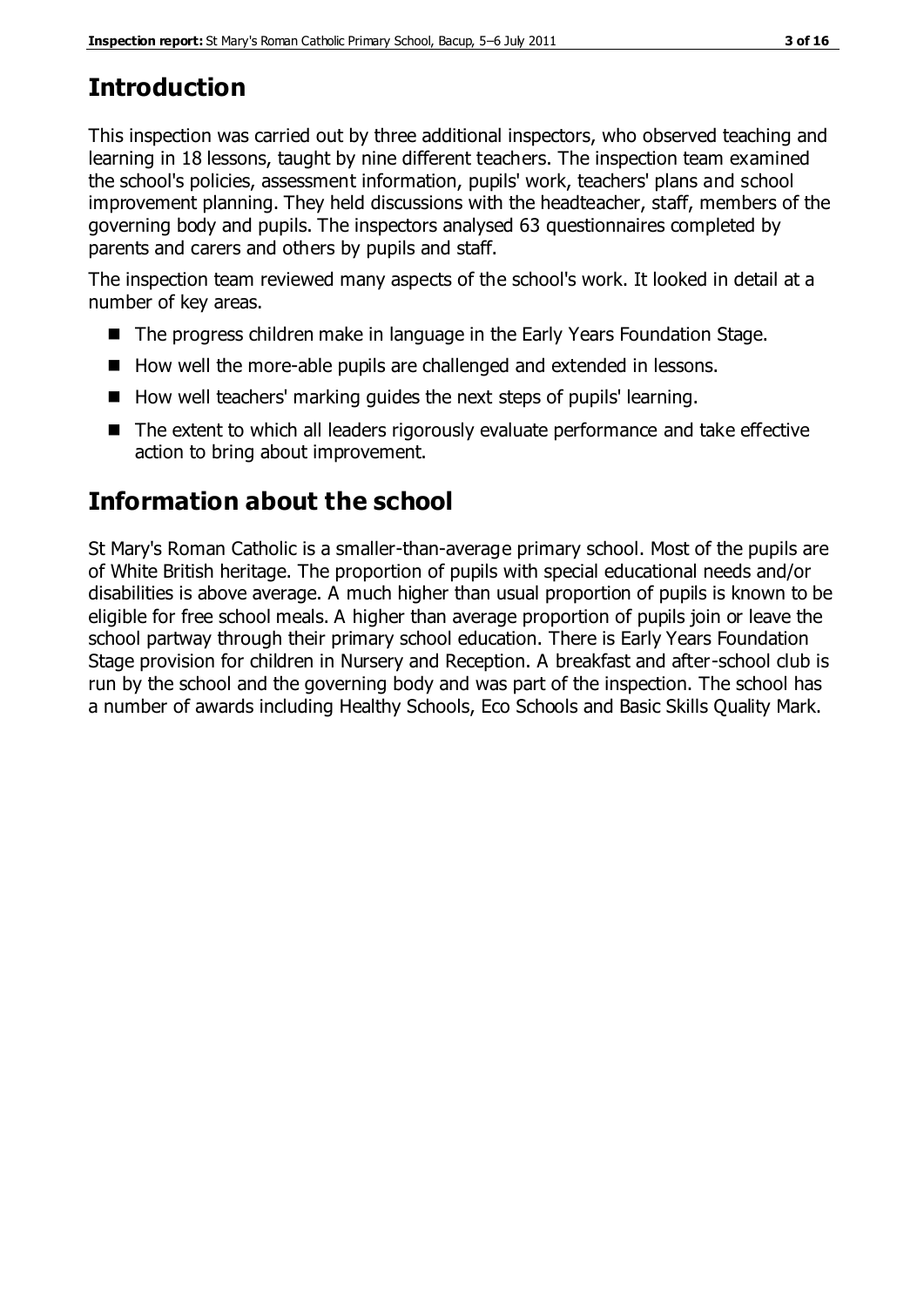# **Inspection judgements**

| Overall effectiveness: how good is the school? |  |  |  |
|------------------------------------------------|--|--|--|
|                                                |  |  |  |

#### **The school's capacity for sustained improvement 2**

## **Main findings**

St Mary's Roman Catholic provides a satisfactory education for its pupils. Clear leadership and good teamwork among the staff are contributing to the school's improving picture. There are some good elements to its work. An interesting curriculum has been developed with an exciting range of topics. It is enriched by a wide range of additional activities and successfully promotes enjoyment for pupils. Good care, guidance and support contribute well to pupils' personal development. Pupils learn together in a positive and safe learning environment. Most pupils are well behaved in lessons and around the school. They feel safe and show a good understanding of how to lead a healthy lifestyle. Community cohesion is promoted well and pupils make valuable contributions to the school and to the wider community. Attendance levels have steadily improved to above average.

In the Early Years Foundation Stage, children get off to a good start and make particularly good progress in language, personal development and in their knowledge and understanding of the world. This is because of the first-rate care and the exciting learning experiences provided. Pupils make satisfactory progress through Key Stages 1 and 2, and attainment has steadily improved over the last three years. This is despite the above average number of pupils joining and leaving the school, some of whom enter late and with low attainment. By the end of Year 6, attainment is broadly average overall in English and mathematics but below average proportions attain the higher levels. A range of strategies have been implemented to accelerate pupils' progress in reading, writing and mathematics. There are structured approaches to the teaching of reading and the range of writing opportunities has been extended. More investigative and problem-solving work is having a positive effect on pupils' learning in mathematics.

Teaching is improving but is not yet consistently good. Teachers establish good relationships with pupils and manage them well. In the most successful lessons, teachers are enthusiastic; pupils are challenged well and their learning proceeds at a brisk pace. In a few lessons, tasks are not sufficiently well tailored to pupils' needs, particularly those of the more able, and the expectations of what pupils can do are not consistently high. Sometimes the rate of learning slows when the lesson does not move along at a good pace. The marking of pupils' work recognises good work and provides clear guidance to help pupils improve further.

The headteacher and staff show a determination to improve the school and to do the best for the pupils. Good partnerships have been formed with other agencies to promote pupils' learning and development. While the majority of parents and carers are happy with the care and education provided, the school has not engaged successfully with a small minority. Some have expressed concerns about behaviour management, how much the school takes account of their suggestions and concerns, the help they receive to support their children's learning, and the leadership of the school. Through accurate self-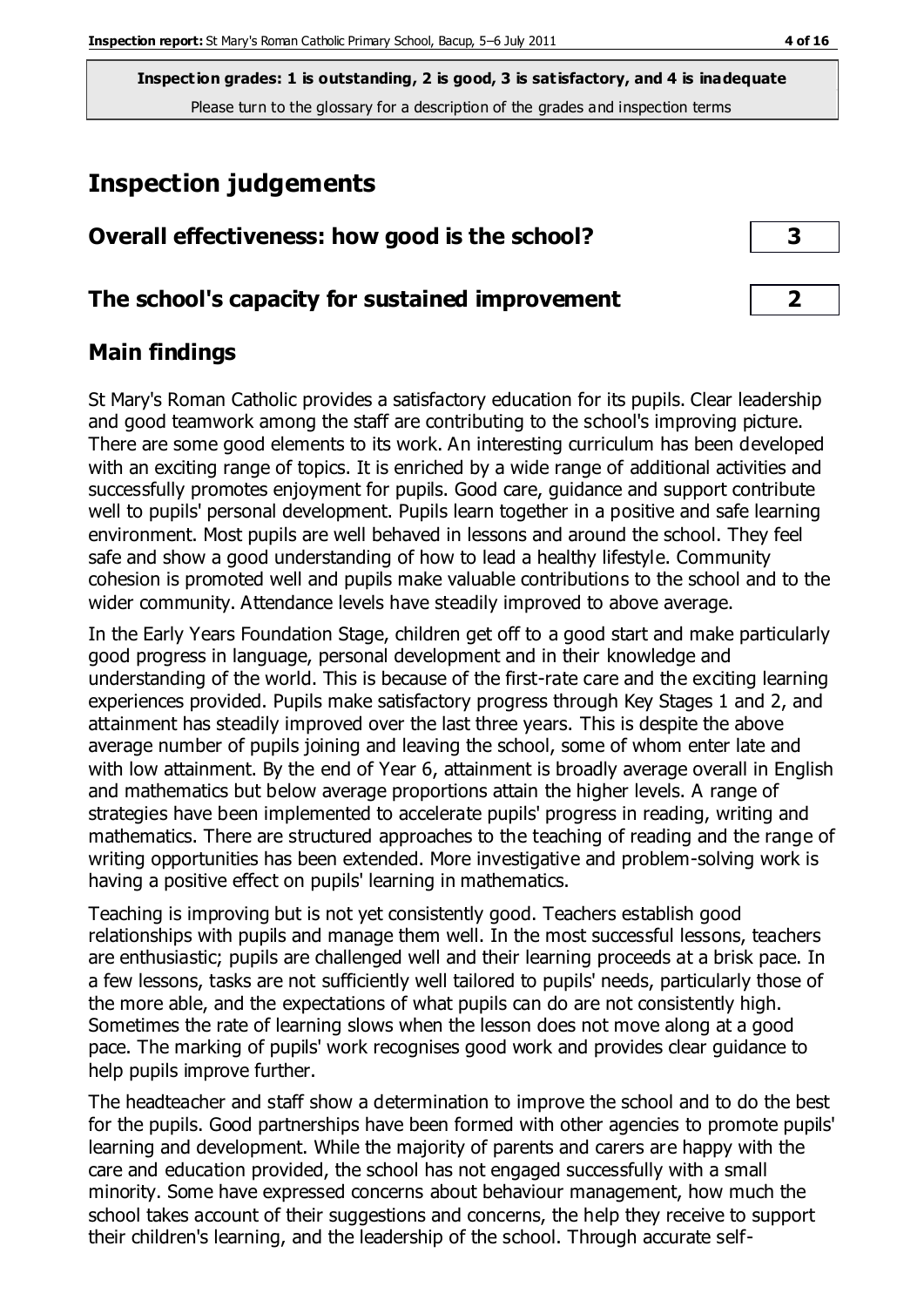evaluation, the school knows what it does well and has correctly identified the most pressing areas for improvement. Planning and the action taken are having a positive impact on pupils' performance. Since the previous inspection, attainment has improved from low levels to broadly average. The curriculum and care, guidance and support have improved from satisfactory to good, and teaching is improving. The school demonstrates, therefore, a good capacity for sustained improvement.

Up to 40% of the schools whose overall effectiveness is judged satisfactory may receive a monitoring visit by an Ofsted inspector before their next section 5 inspection.

## **What does the school need to do to improve further?**

- Accelerate pupils' progress and raise attainment further in English and mathematics by the end of Year 6, by strengthening the consistency of teaching and ensuring that in all lessons:
- $\blacksquare$  assessment is used effectively to match tasks to pupils' different abilities, especially those of the more able
- $\blacksquare$  expectations of what pupils can do are consistently high
- $\blacksquare$  that learning and the lesson move on at a brisk pace.
- Take effective measures to strengthen the engagement and the partnership with all parents and carers by:
- $\blacksquare$  seeking their views and responding to their suggestions and concerns
- $\blacksquare$  extending ways of helping parents and carers to support their children's learning
- $\blacksquare$  conveying to parents and carers the school's policy and procedures, particularly about the management of pupils' behaviour.

## **Outcomes for individuals and groups of pupils 3**

Across the school, pupils enjoy the activities provided and show positive attitudes to learning. They were keen to tell the inspectors about their learning in lessons and about clubs and visits. Pupils commented, 'We have fun while learning ' and 'You get to find out new things' and 'Trips are great.' Most pupils, including the more able and those with special educational needs and/or disabilities, make satisfactory progress. There are clear signs that pupils' progress is improving because of the action taken by the school. The school's assessment records show that children who join in the Nursery and remain until Year 6 tend to reach higher standards than those who are at the school for a shorter time. Attainment is rising and the gap with national averages is closing. Given their low starting points, pupils' achievement, overall, is satisfactory.

Pupils make sound progress in speaking and listening. In a number of lessons observed, pupils made good progress in applying speaking and listening skills, particularly when discussing their learning in pairs. In others, opportunities for discussion were missed. Pupils make satisfactory progress in reading and enjoy the wide range of books available. Pupils write for a range of purposes and in different styles. Punctuation and spelling are not always accurate but these are improving. Even by Year 6, not all pupils' handwriting is fluently joined. In a good Year 6 lesson, pupils made good progress in writing about a setting. Inspired by a visual stimulus and the teacher's guidance they used good openers,

$$
\mathbf{3}^{\prime}
$$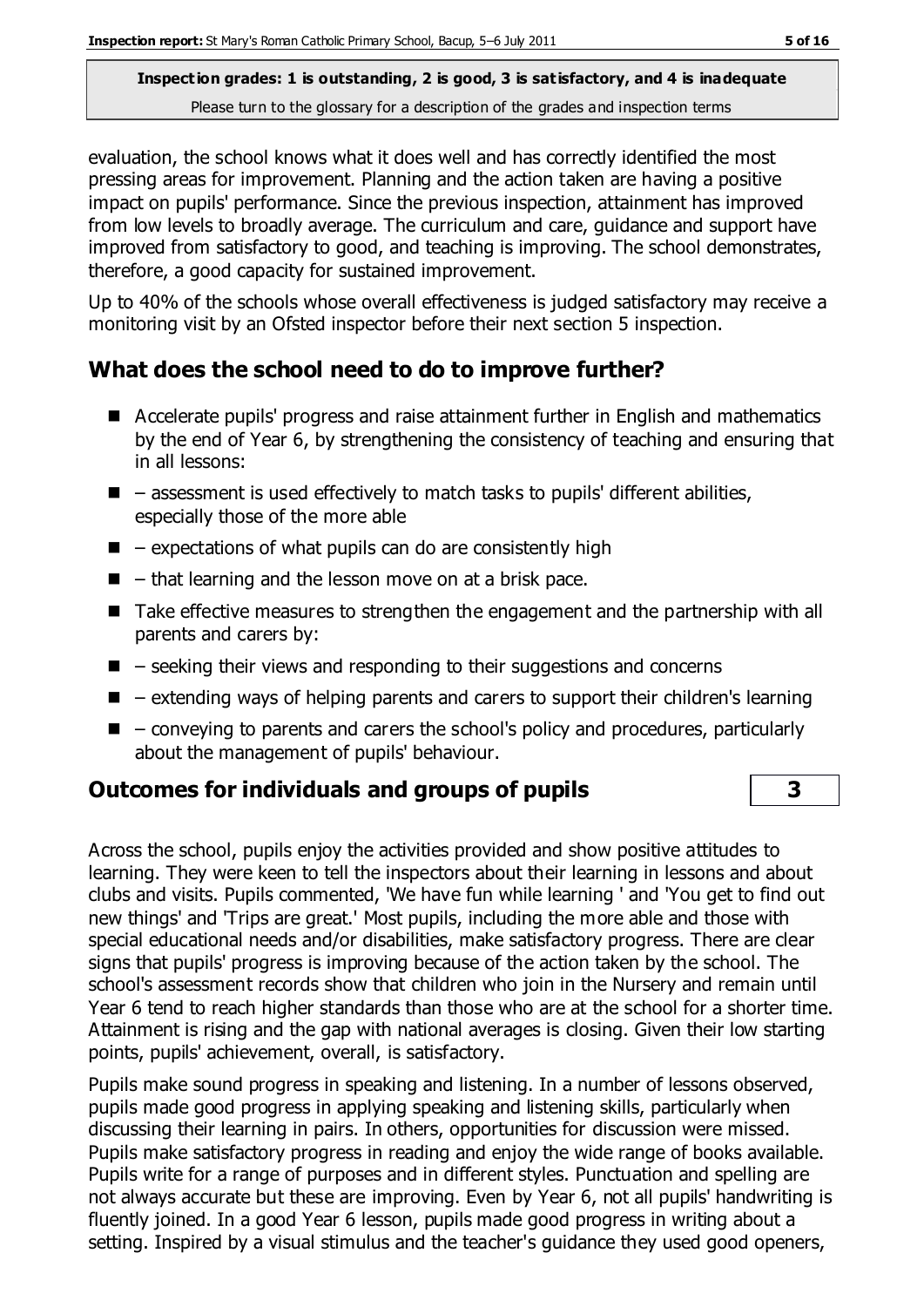adverbs and interesting vocabulary. The more-able pupils structured their writing into paragraphs and varied the length of sentences to good effect. There are increased opportunities for pupils to apply their writing skills in other areas. For example, pupils in Year 2 wrote clear accounts of their visit to a Hindu temple. Pupils are making satisfactory progress in mathematics. There are some examples of good investigative and practical opportunities in mathematics where pupils can apply their numeracy skills. However, the more-able pupils are not always moved on to more demanding tasks soon enough.

Pupils' good spiritual, moral, social and cultural development is reflected in their consideration for others. Pupils demonstrate positive qualities such as cooperation, kindness, respect for others and responsibility, well. They show a clear understanding of different cultures and faiths. Through the eco schools project' they take care of the environment. Most choose healthy foods and participate enthusiastically in a range of physical activities. Pupils feel well cared for at school and are confident that there are always trusted adults they can turn to if they need support. Pupils willingly take on additional responsibilities such as serving on the school council. They support those less fortunate than themselves by raising funds for a range of appeals and charities. Pupils are reasonably well prepared for their future lives and education. Their personal and social skills are well developed and they are making satisfactory progress in acquiring and applying literacy and numeracy skills.

| Pupils' achievement and the extent to which they enjoy their learning                                                     | 3              |
|---------------------------------------------------------------------------------------------------------------------------|----------------|
| Taking into account:<br>Pupils' attainment <sup>1</sup>                                                                   | 3              |
| The quality of pupils' learning and their progress                                                                        | 3              |
| The quality of learning for pupils with special educational needs and/or disabilities<br>and their progress               | 3              |
| The extent to which pupils feel safe                                                                                      | $\overline{2}$ |
| Pupils' behaviour                                                                                                         | $\mathbf{2}$   |
| The extent to which pupils adopt healthy lifestyles                                                                       | 2              |
| The extent to which pupils contribute to the school and wider community                                                   | 2              |
| The extent to which pupils develop workplace and other skills that will contribute to<br>their future economic well-being | 3              |
| Taking into account:<br>Pupils' attendance <sup>1</sup>                                                                   | 2              |
| The extent of pupils' spiritual, moral, social and cultural development                                                   | 2              |

These are the grades for pupils' outcomes

<sup>1</sup> The grades for attainment and attendance are: 1 is high; 2 is above average; 3 is broadly average; and 4 is low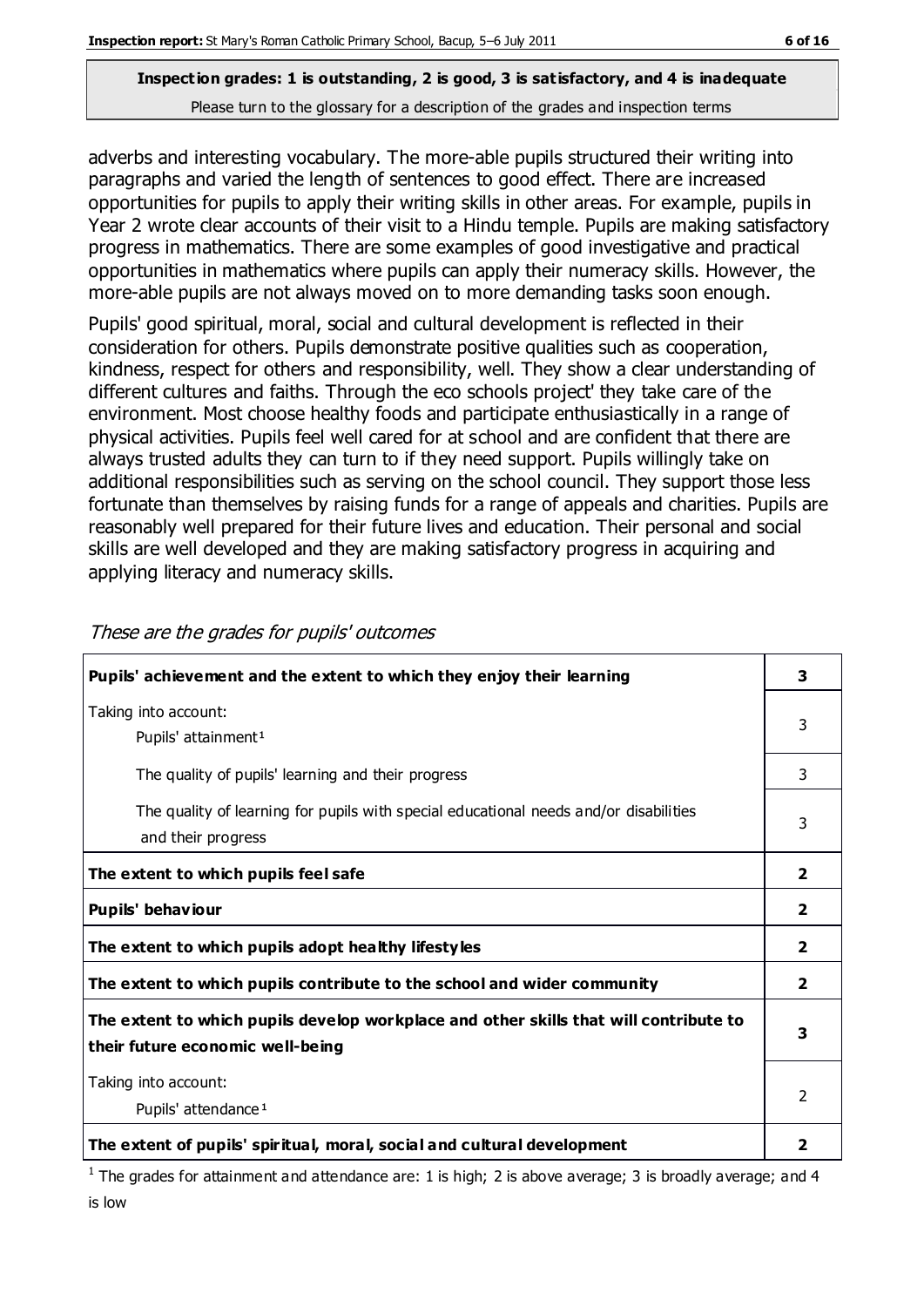#### **How effective is the provision?**

Teaching is improving but some inconsistencies remain. Teachers successfully create a positive classroom environment for pupils to learn. Pupils know what they are to learn because teachers effectively share the learning objectives with the class. Clear instructions and explanations by teachers promote learning well. Questioning is used effectively to check pupils' understanding. Assessment systems have improved. Most pupils know how well they are doing and what they need to improve because they are set clear learning targets for literacy and numeracy. However, in some lessons, activities and tasks are not sufficiently challenging as assessment information is not used consistently well to plan teaching. Teaching assistants are well deployed and provide clear guidance and support for pupils who need it. The marking of pupils' work is effective. Good work receives encouragement and praise. Constructive comments effectively guide the next steps of pupils' learning.

The curriculum contributes well to pupils' personal development. A good range of initiatives have been implemented to raise pupils' achievement in reading, writing and mathematics. These are having a positive effect but have not yet had the full impact on attainment by the end of Year 6. Good links between subjects add meaning and relevance to pupils' learning. There are many additional activities to promote learning and enjoyment. Popular clubs include art, recorders, St Mary's Mag and street dance. Visits further enhance the curriculum and pupils' development. For example, a successful residential trip to Yorkshire for Year 6 provided exciting new outdoor experiences such as archery, climbing, canoeing and problem-solving activities.

Care, guidance and support are strengths of the school's provision. Adults in the school know the pupils well and establish good relationships with them. Pupils with special educational needs and/or disabilities are provided with the support they need to take up the opportunities the school offers. Targets in pupils' individual educational plans are not always specific enough to be measured. Pupils who join during the year receive good support and are helped to play a full part in school life.

In partnership with other agencies, the school is successful in supporting pupils and their families who need additional help. Pupils' attendance is effectively monitored and promoted. However, the punctuality of a few pupils is unsatisfactory, and the school is addressing this area. About 20 pupils each day take advantage of the well-organised breakfast and after-school clubs. These provide a good start to the day and offer interesting activities.

| The quality of teaching                                                                                    |  |
|------------------------------------------------------------------------------------------------------------|--|
| Taking into account:<br>The use of assessment to support learning                                          |  |
| The extent to which the curriculum meets pupils' needs, including, where relevant,<br>through partnerships |  |
| The effectiveness of care, guidance and support                                                            |  |

These are the grades for the quality of provision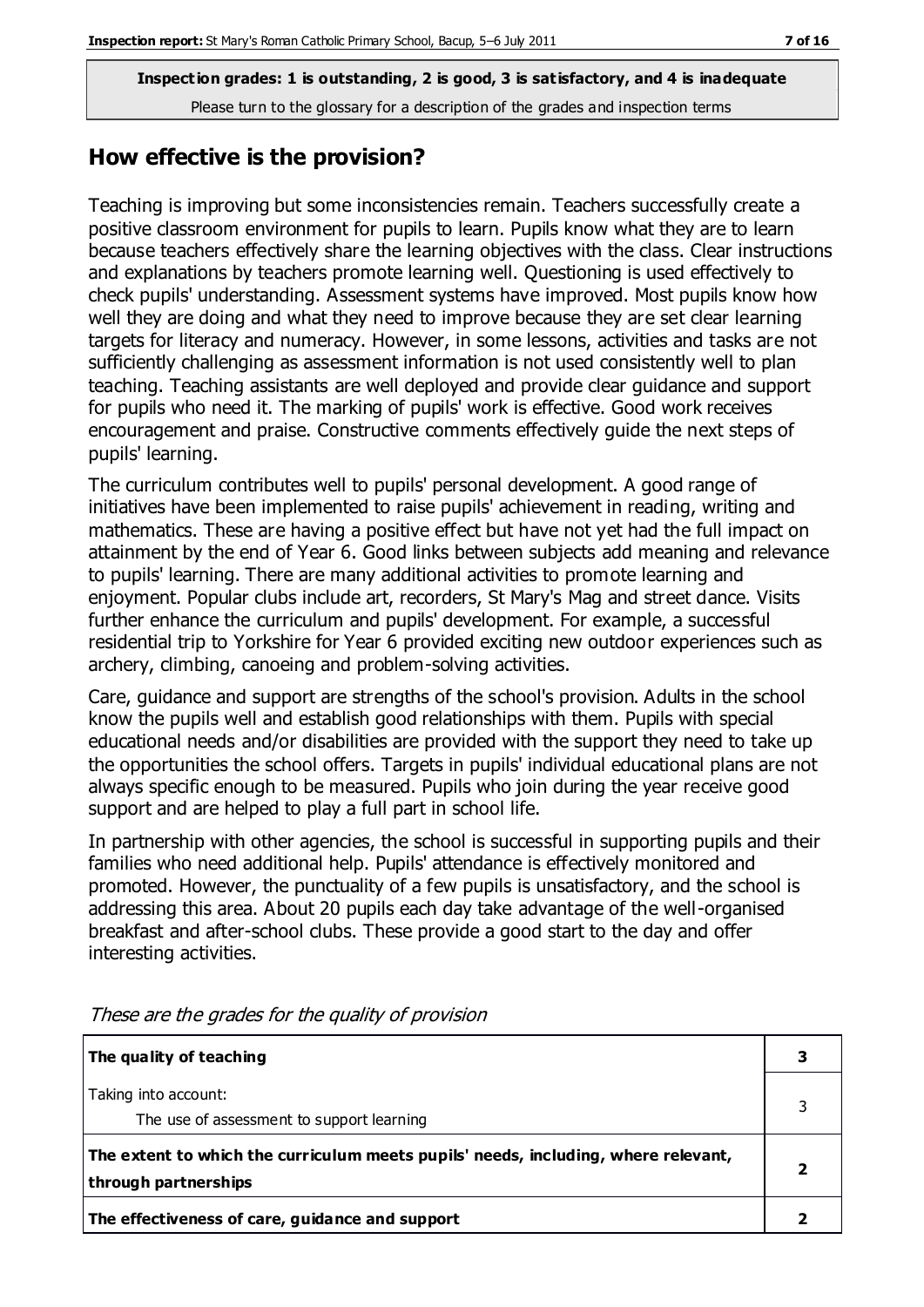#### **How effective are leadership and management?**

The headteacher and staff are promoting good care and good personal outcomes for pupils. There is a clear focus on improving provision and raising pupils' achievement. Leaders and teams are playing an active part in evaluating and improving their areas of responsibility. However, the findings of the staff questionnaire reveal that there is scope to further involve staff in self-evaluation and decision-making. The monitoring and development of teaching by senior staff is having a positive impact on practice but a few inconsistencies remain.

Members of the governing body are supportive and fulfil their statutory duties. The governors are beginning to be more focused on the key areas of outcomes for pupils and the quality of provision. Governors recognise the important role they can play in building stronger partnerships with parents and carers. The school is responding to concerns raised in responses to the questionnaire.

Policies and procedures to protect and safeguard pupils meet requirements and are satisfactory. Procedures relating to pupils' care and safety are good. However, despite recent improvements, some areas of the school's accommodation are in a poor state of repair.

Equality of opportunity is promoted satisfactorily. Discrimination is tackled very well. However, improvements to the performance of pupils from different groups have not yet been sustained over a significant period. The school has a good understanding of the community it serves and promotes community cohesion well. Different cultures and faiths are promoted well through the curriculum. The school is developing good partnerships with other schools to increase pupils' understanding of the cultural diversity within the United Kingdom and in the global community.

| The effectiveness of leadership and management in embedding ambition and driving<br>improvement                                                                  | $\overline{2}$ |
|------------------------------------------------------------------------------------------------------------------------------------------------------------------|----------------|
| Taking into account:<br>The leadership and management of teaching and learning                                                                                   | 3              |
| The effectiveness of the governing body in challenging and supporting the<br>school so that weaknesses are tackled decisively and statutory responsibilities met | 3              |
| The effectiveness of the school's engagement with parents and carers                                                                                             | 3              |
| The effectiveness of partnerships in promoting learning and well-being                                                                                           | $\overline{2}$ |
| The effectiveness with which the school promotes equality of opportunity and tackles<br>discrimination                                                           | 3              |
| The effectiveness of safeguarding procedures                                                                                                                     | 3              |
| The effectiveness with which the school promotes community cohesion                                                                                              | $\overline{2}$ |
| The effectiveness with which the school deploys resources to achieve value for money                                                                             | 3              |

#### These are the grades for leadership and management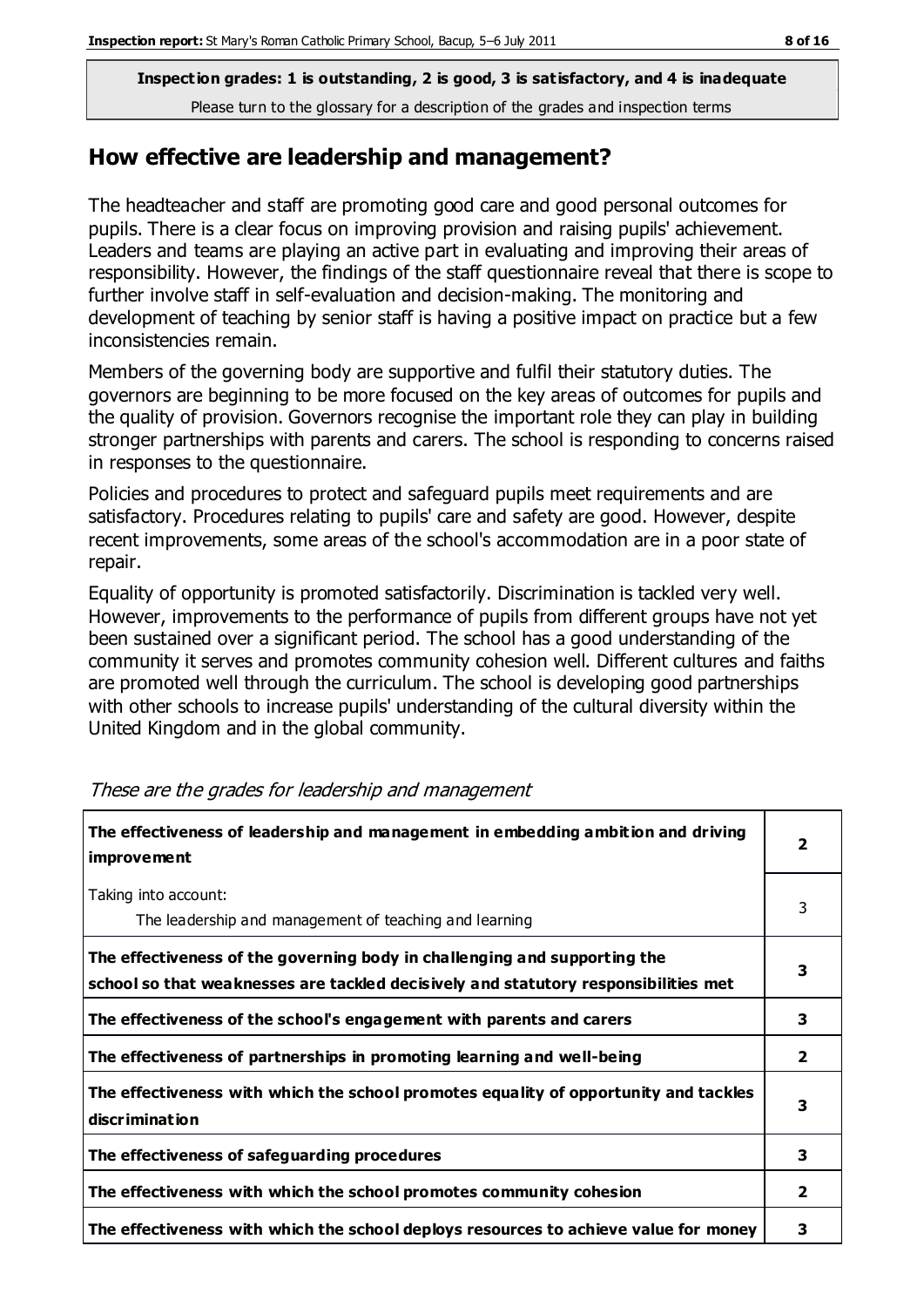#### **Early Years Foundation Stage**

Exceptionally good leadership and teamwork have led to further improvements to this setting since the previous inspection. Children settle quickly because of effective induction arrangements. Parents and carers are particularly pleased with the quality of care and education provided. Children make exceptionally good progress in their personal, social and emotional development because of the considerable attention adults give to their care and welfare. Children enter the Nursery with knowledge and skills well below those expected for their age. These improvements to provision mean that children's attainment by the end of Reception is now closer to average.

Staff in the Nursery and Reception classes plan exciting activities around themes such as 'dinosaurs' and 'people who help us'. Children are well taught and thoroughly enjoy the wide range of activities. There are examples of outstanding practice in the setting. Adults assess children's performance well and keep effective records of their individual development and progress. There is a good blend of adult-led activities and those chosen by the children. Children have good opportunities to explore, be creative and work independently. The setting rightly places much emphasis on children's language skills because these are often limited when they start school. Many children make exceptional progress in speaking and listening. They enjoy books and make good gains in acquiring and practising early writing skills. In Reception, children made very good gains in their knowledge and understanding of the minibeasts. They were fascinated by the butterflies that had developed from eggs. With guidance from the teacher, they raised and answered questions such as 'Where do they live?' and 'What do they eat?' Some areas of accommodation and learning resources are old and outdated but there are plans to improve these. The well-resourced outdoor learning areas encourage children to be active and purposeful learners.

| <b>Overall effectiveness of the Early Years Foundation Stage</b>                      |  |  |
|---------------------------------------------------------------------------------------|--|--|
| Taking into account:<br>Outcomes for children in the Early Years Foundation Stage     |  |  |
| The quality of provision in the Early Years Foundation Stage                          |  |  |
| The effectiveness of leadership and management of the Early Years Foundation<br>Stage |  |  |

These are the grades for the Early Years Foundation Stage

#### **Views of parents and carers**

Most of the parents and carers who returned the questionnaires are happy overall with their children's experience at the school. They are especially pleased with children's safety in the school, the sense of enjoyment, their children's preparation for the future and the quality of teaching. These positive views mainly reflect the findings of the inspection. Teaching is improving but is not consistently good. A small minority of parents and carers expressed concerns about how the school deals with unacceptable behavior, taking account of suggestions and concerns, helping parents and carers to support their children's learning and the leadership and management of the school. Inspectors observed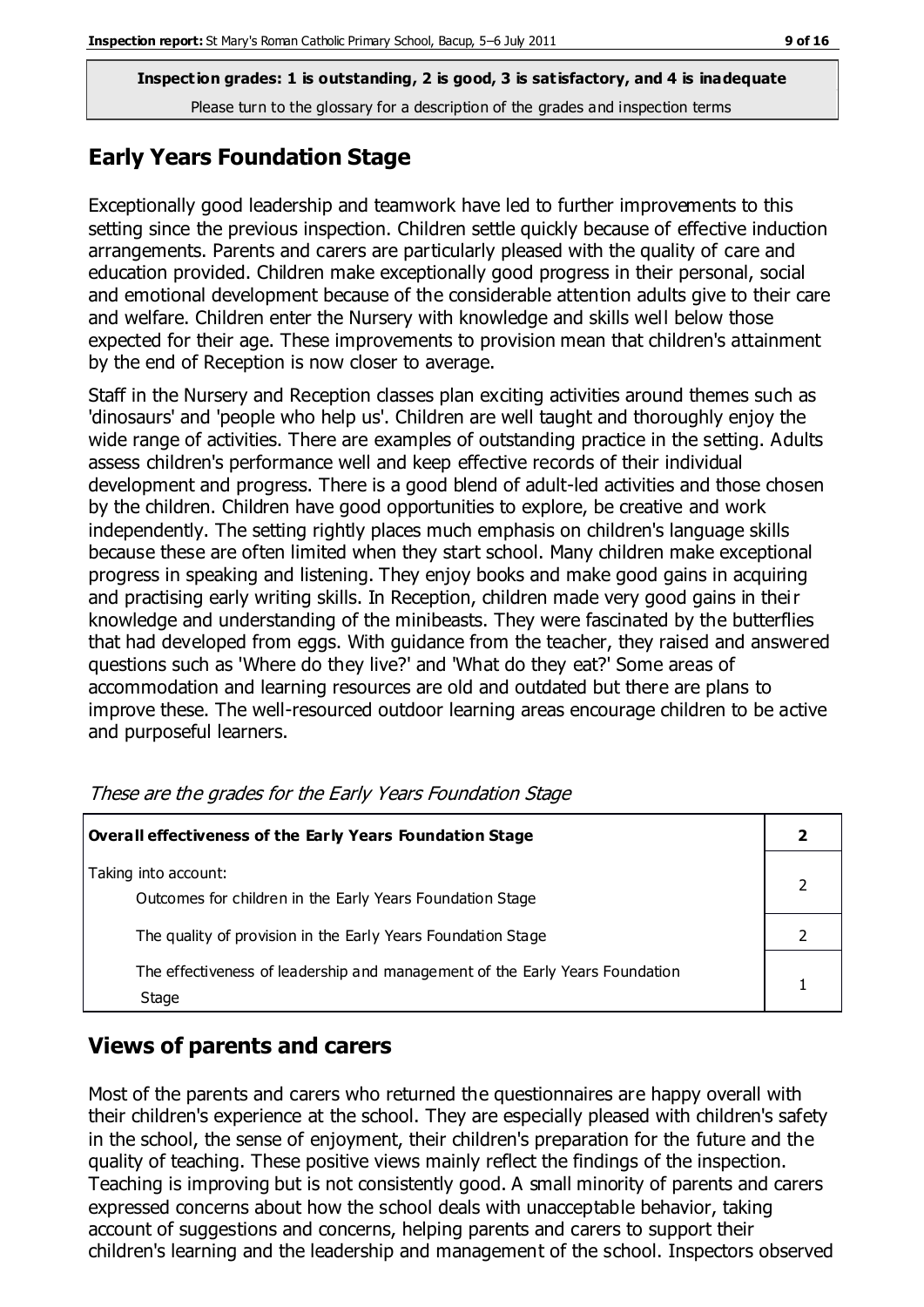## **Inspection grades: 1 is outstanding, 2 is good, 3 is satisfactory, and 4 is inadequate**

Please turn to the glossary for a description of the grades and inspection terms

behaviour in lessons and around the school. The inspectors spoke to staff and pupils and looked at behaviour records. They found that most pupils are well behaved and that the occasional occurrence of unacceptable behaviour is dealt with effectively by staff. In the light of the findings of this survey, senior leaders and governors are keen to tackle the above concerns and strengthen the partnership with parents and carers.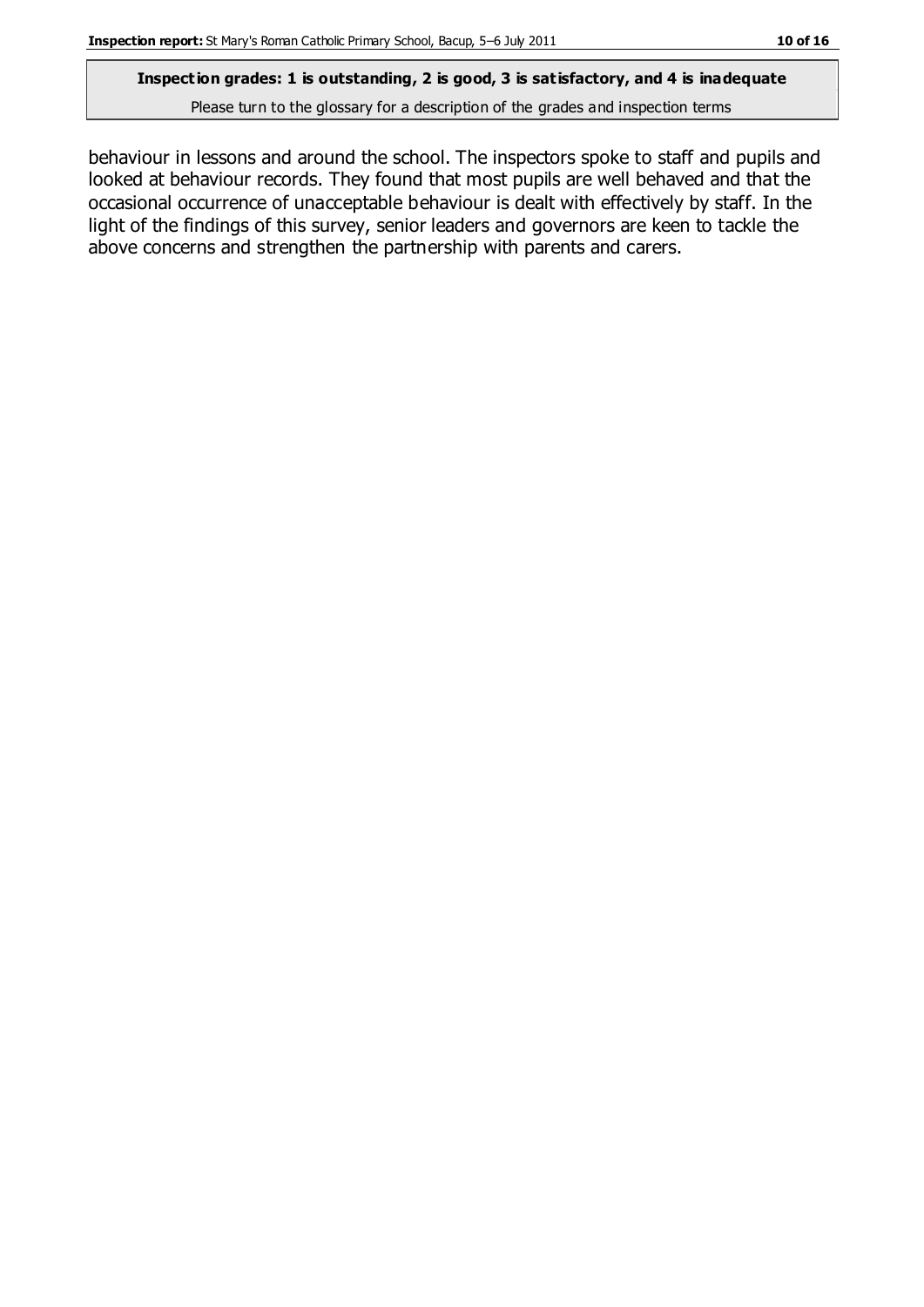#### **Responses from parents and carers to Ofsted's questionnaire**

Ofsted invited all the registered parents and carers of pupils registered at St Mary's Roman Catholic Primary School, Bacup to complete a questionnaire about their views of the school.

In the questionnaire, parents and carers were asked to record how strongly they agreed with 13 statements about the school.

The inspection team received 63 completed questionnaires by the end of the on-site inspection. In total, there are 189 pupils registered at the school.

| <b>Statements</b>                                                                                                                                                                                                                                       | <b>Strongly</b><br>agree |               | <b>Agree</b> |               | <b>Disagree</b> |                | <b>Strongly</b><br>disagree |                |
|---------------------------------------------------------------------------------------------------------------------------------------------------------------------------------------------------------------------------------------------------------|--------------------------|---------------|--------------|---------------|-----------------|----------------|-----------------------------|----------------|
|                                                                                                                                                                                                                                                         | <b>Total</b>             | $\frac{1}{2}$ | <b>Total</b> | $\frac{1}{2}$ | <b>Total</b>    | $\frac{0}{0}$  | <b>Total</b>                | $\frac{1}{2}$  |
| My child enjoys school                                                                                                                                                                                                                                  | 38                       | 60            | 20           | 32            | $\overline{2}$  | 3              | $\overline{2}$              | $\overline{3}$ |
| The school keeps my child<br>safe                                                                                                                                                                                                                       | 41                       | 65            | 14           | 22            | 3               | 5              | 4                           | 6              |
| My school informs me about<br>my child's progress                                                                                                                                                                                                       | 35                       | 56            | 21           | 33            | 3               | 5              | $\overline{2}$              | 3              |
| My child is making enough<br>progress at this school                                                                                                                                                                                                    | 34                       | 54            | 21           | 33            | 5               | 8              | $\overline{2}$              | 3              |
| The teaching is good at this<br>school                                                                                                                                                                                                                  | 38                       | 60            | 20           | 32            | $\mathbf{1}$    | $\overline{2}$ | $\overline{2}$              | 3              |
| The school helps me to<br>support my child's learning                                                                                                                                                                                                   | 33                       | 52            | 18           | 29            | 8               | 13             | $\overline{2}$              | 3              |
| The school helps my child to<br>have a healthy lifestyle                                                                                                                                                                                                | 37                       | 59            | 17           | 27            | 1               | $\overline{2}$ | 7                           | 11             |
| The school makes sure that<br>my child is well prepared for<br>the future (for example<br>changing year group,<br>changing school, and for<br>children who are finishing<br>school, entering further or<br>higher education, or entering<br>employment) | 36                       | 57            | 15           | 24            | $\overline{4}$  | 6              | 5                           | 8              |
| The school meets my child's<br>particular needs                                                                                                                                                                                                         | 34                       | 54            | 21           | 33            | 4               | 6              | 2                           | 3              |
| The school deals effectively<br>with unacceptable behaviour                                                                                                                                                                                             | 33                       | 52            | 11           | 17            | 5               | 8              | 11                          | 17             |
| The school takes account of<br>my suggestions and concerns                                                                                                                                                                                              | 30                       | 48            | 18           | 29            | 4               | 6              | 8                           | 13             |
| The school is led and<br>managed effectively                                                                                                                                                                                                            | 32                       | 51            | 15           | 24            | $\overline{2}$  | 3              | 10                          | 16             |
| Overall, I am happy with my<br>child's experience at this<br>school                                                                                                                                                                                     | 38                       | 60            | 13           | 21            | $\overline{7}$  | 11             | 3                           | 5              |

The table above summarises the responses that parents and carers made to each statement. The percentages indicate the proportion of parents and carers giving that response out of the total number of completed questionnaires. Where one or more parents and carers chose not to answer a particular question, the percentages will not add up to 100%.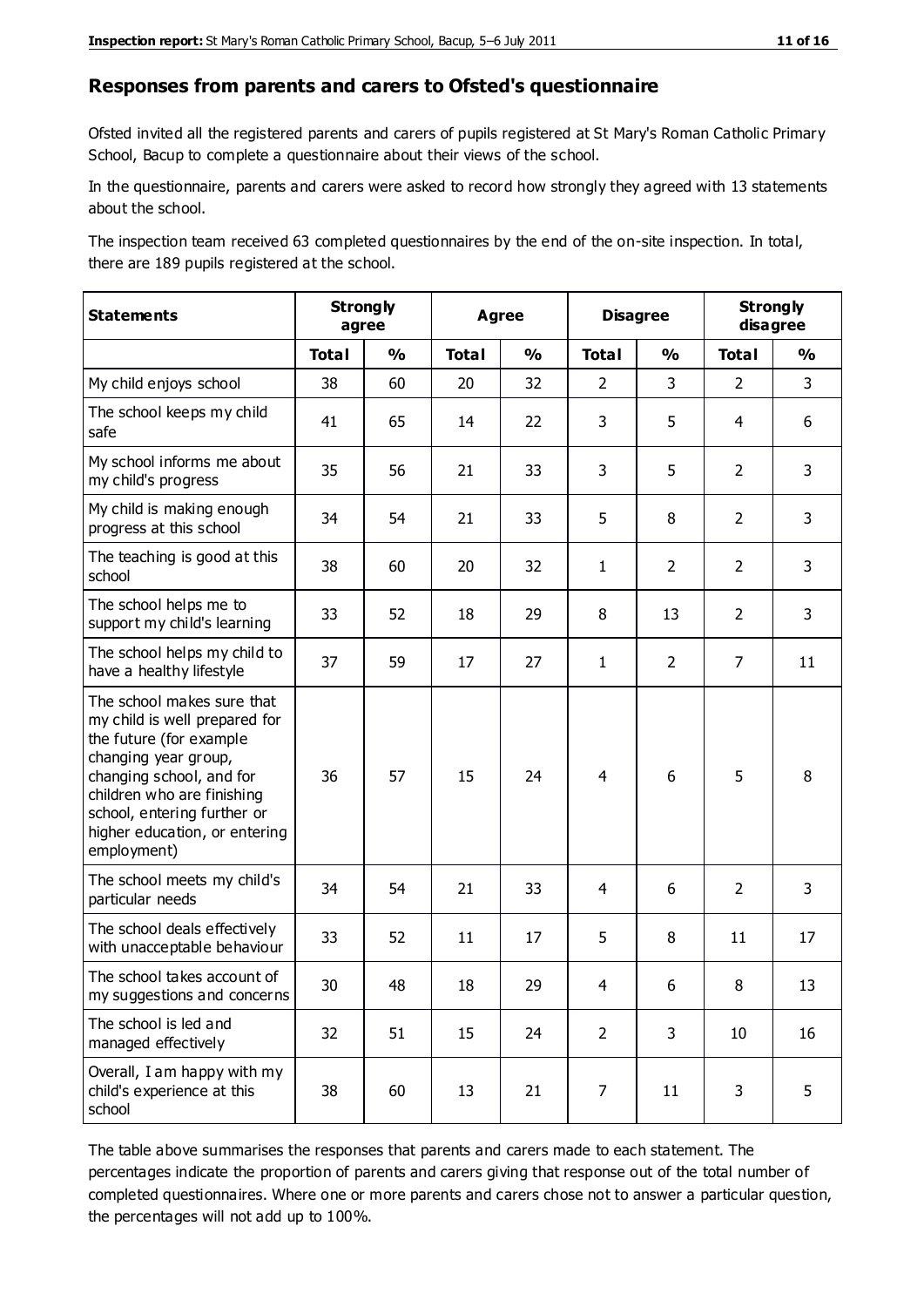## **Glossary**

| Grade   | <b>Judgement</b> | <b>Description</b>                                                                                                                                                                                                            |
|---------|------------------|-------------------------------------------------------------------------------------------------------------------------------------------------------------------------------------------------------------------------------|
| Grade 1 | Outstanding      | These features are highly effective. An outstanding school<br>provides exceptionally well for all its pupils' needs.                                                                                                          |
| Grade 2 | Good             | These are very positive features of a school. A school that<br>is good is serving its pupils well.                                                                                                                            |
| Grade 3 | Satisfactory     | These features are of reasonable quality. A satisfactory<br>school is providing adequately for its pupils.                                                                                                                    |
| Grade 4 | Inadequate       | These features are not of an acceptable standard. An<br>inadequate school needs to make significant improvement<br>in order to meet the needs of its pupils. Ofsted inspectors<br>will make further visits until it improves. |

#### **What inspection judgements mean**

## **Overall effectiveness of schools**

|                       | Overall effectiveness judgement (percentage of schools) |    |                     |                   |  |
|-----------------------|---------------------------------------------------------|----|---------------------|-------------------|--|
| <b>Type of school</b> | Good<br><b>Outstanding</b>                              |    | <b>Satisfactory</b> | <b>Inadequate</b> |  |
| Nursery schools       | 46                                                      | 48 | 6                   |                   |  |
| Primary schools       | 6                                                       | 47 | 40                  | 7                 |  |
| Secondary schools     | 12                                                      | 39 | 38                  | 11                |  |
| Sixth forms           | 13                                                      | 42 | 41                  | 3                 |  |
| Special schools       | 28                                                      | 49 | 19                  | 4                 |  |
| Pupil referral units  | 14                                                      | 45 | 31                  | 10                |  |
| All schools           | 10                                                      | 46 | 37                  |                   |  |

New school inspection arrangements were introduced on 1 September 2009. This means that inspectors now make some additional judgements that were not made previously.

The data in the table above are for the period 1 September 2010 to 31 December 2010 and are consistent with the latest published official statistics about maintained school inspection outcomes (see **[www.ofsted.gov.uk](http://www.ofsted.gov.uk/)**).

The sample of schools inspected during 2010/11 was not representative of all schools nationally, as weaker schools are inspected more frequently than good or outstanding schools.

Percentages are rounded and do not always add exactly to 100.

Sixth form figures reflect the judgements made for the overall effectiveness of the sixth form in secondary schools, special schools and pupil referral units.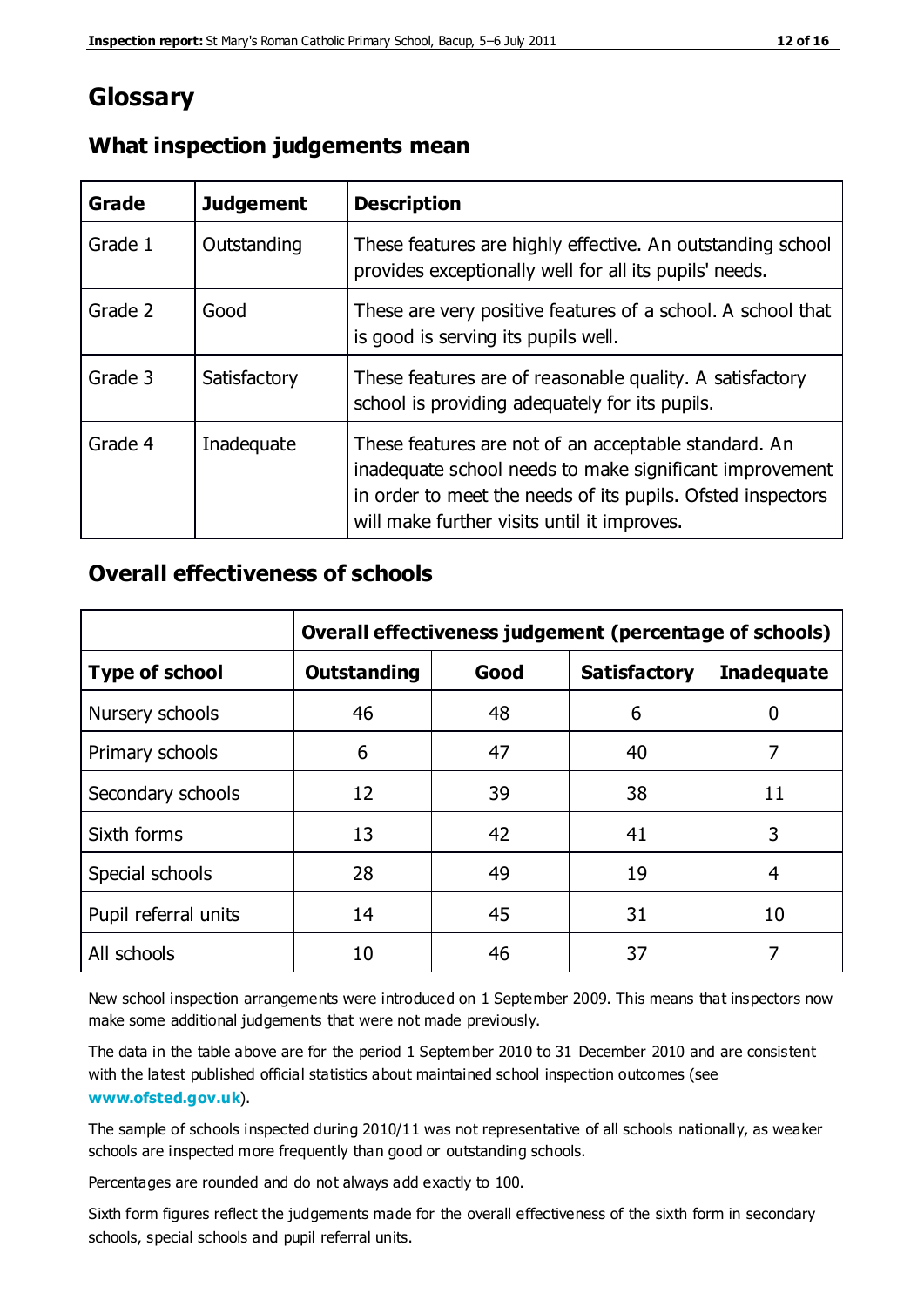# **Common terminology used by inspectors**

| Achievement:               | the progress and success of a pupil in their learning,<br>development or training.                                                                                                                                                          |
|----------------------------|---------------------------------------------------------------------------------------------------------------------------------------------------------------------------------------------------------------------------------------------|
| Attainment:                | the standard of the pupils' work shown by test and<br>examination results and in lessons.                                                                                                                                                   |
| Capacity to improve:       | the proven ability of the school to continue<br>improving. Inspectors base this judgement on what<br>the school has accomplished so far and on the quality<br>of its systems to maintain improvement.                                       |
| Leadership and management: | the contribution of all the staff with responsibilities,<br>not just the headteacher, to identifying priorities,<br>directing and motivating staff and running the school.                                                                  |
| Learning:                  | how well pupils acquire knowledge, develop their<br>understanding, learn and practise skills and are<br>developing their competence as learners.                                                                                            |
| Overall effectiveness:     | inspectors form a judgement on a school's overall<br>effectiveness based on the findings from their<br>inspection of the school. The following judgements,<br>in particular, influence what the overall effectiveness<br>judgement will be. |
|                            | The school's capacity for sustained<br>improvement.                                                                                                                                                                                         |
|                            | Outcomes for individuals and groups of pupils.                                                                                                                                                                                              |
|                            | The quality of teaching.                                                                                                                                                                                                                    |
|                            | The extent to which the curriculum meets<br>pupils' needs, including, where relevant,<br>through partnerships.                                                                                                                              |
|                            | The effectiveness of care, guidance and<br>support.                                                                                                                                                                                         |
| Progress:                  | the rate at which pupils are learning in lessons and<br>over longer periods of time. It is often measured by<br>comparing the pupils' attainment at the end of a key                                                                        |

stage with their attainment when they started.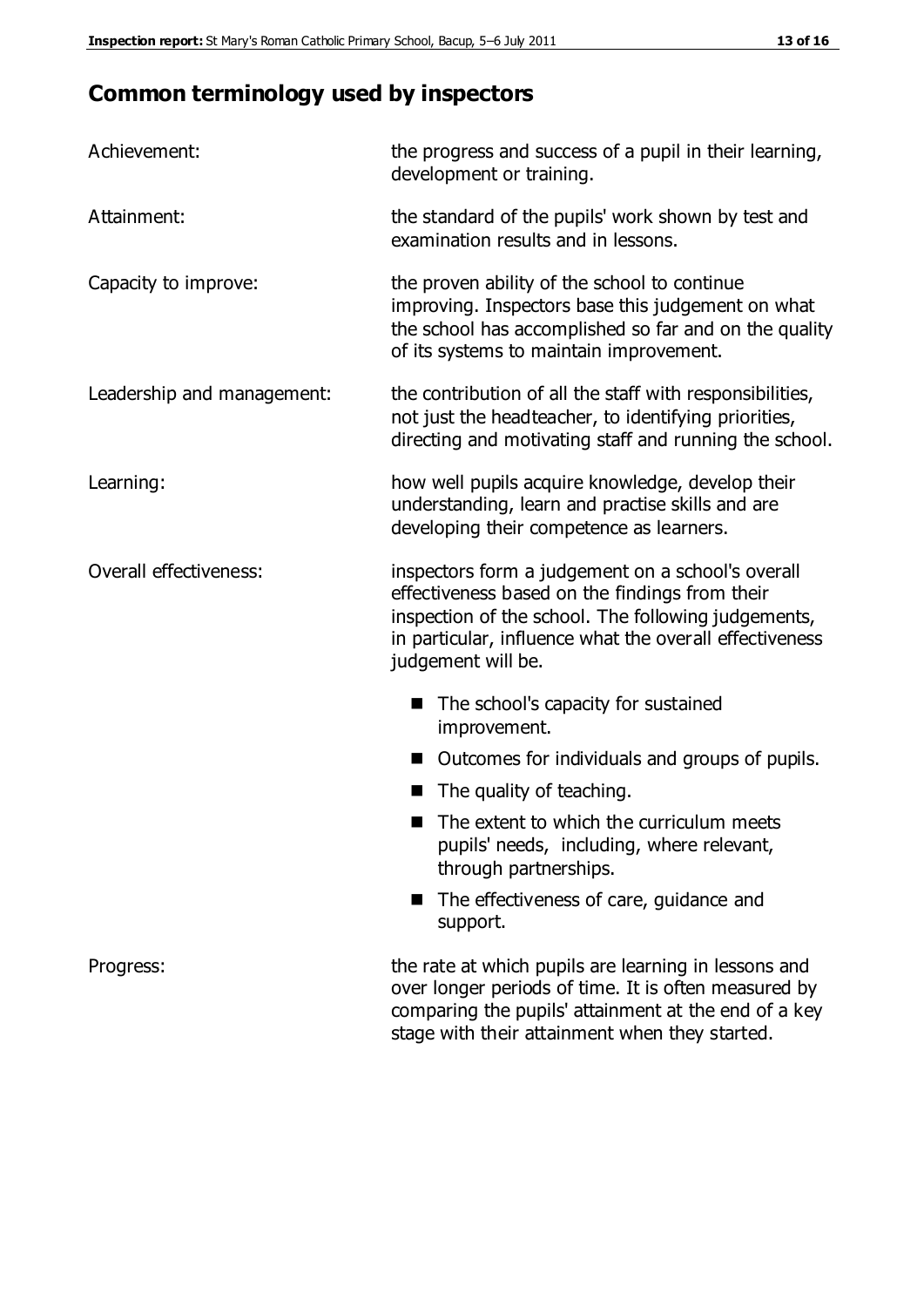#### **This letter is provided for the school, parents and carers to share with their children. It describes Ofsted's main findings from the inspection of their school.**

7 July 2011

#### Dear Pupils

#### **Inspection of St Mary's Roman Catholic Primary School, Bacup, OL13 9LJ**

Thank you so much for welcoming us into your school, giving us your views and showing us your work. We enjoyed our visit. Your school is providing a satisfactory level of education, with some areas which are good. The school is showing clear signs of improvement.

These are the school's main strengths.

- You really enjoy school and your attendance is above average.
- Children in the Early Years Foundation Stage have a good start.
- A good range of additional activities is offered, including clubs and visits.
- You get on well with each other and your behaviour is good.
- You have a good understanding of how to keep healthy and fit.
- You feel safe at school because teachers and other adults take good care of you and provide good guidance and support.
- You make good contributions to the school and to the wider community.
- The school has developed good partnerships with others who support learning in the school.
- The headteacher and staff are effectively improving the school.

We have asked the headteacher and teachers to do the following things to improve areas of the school's work.

- Improve the quality of teaching so you make consistently good progress in lessons. We have asked teachers, in some cases, to match the work more carefully to your abilities, and to ensure that learning and the lesson move along at a quicker pace.
- Strengthen the partnership with your parents and carers so that the school can deal with their concerns and help them further to support your learning.

All of you can help by continuing to work hard, particularly in English and mathematics. A few of you should improve your punctuality so that you do not miss any learning at the start of the day. We wish you all the very best for the future.

Yours sincerely

Derek Watts

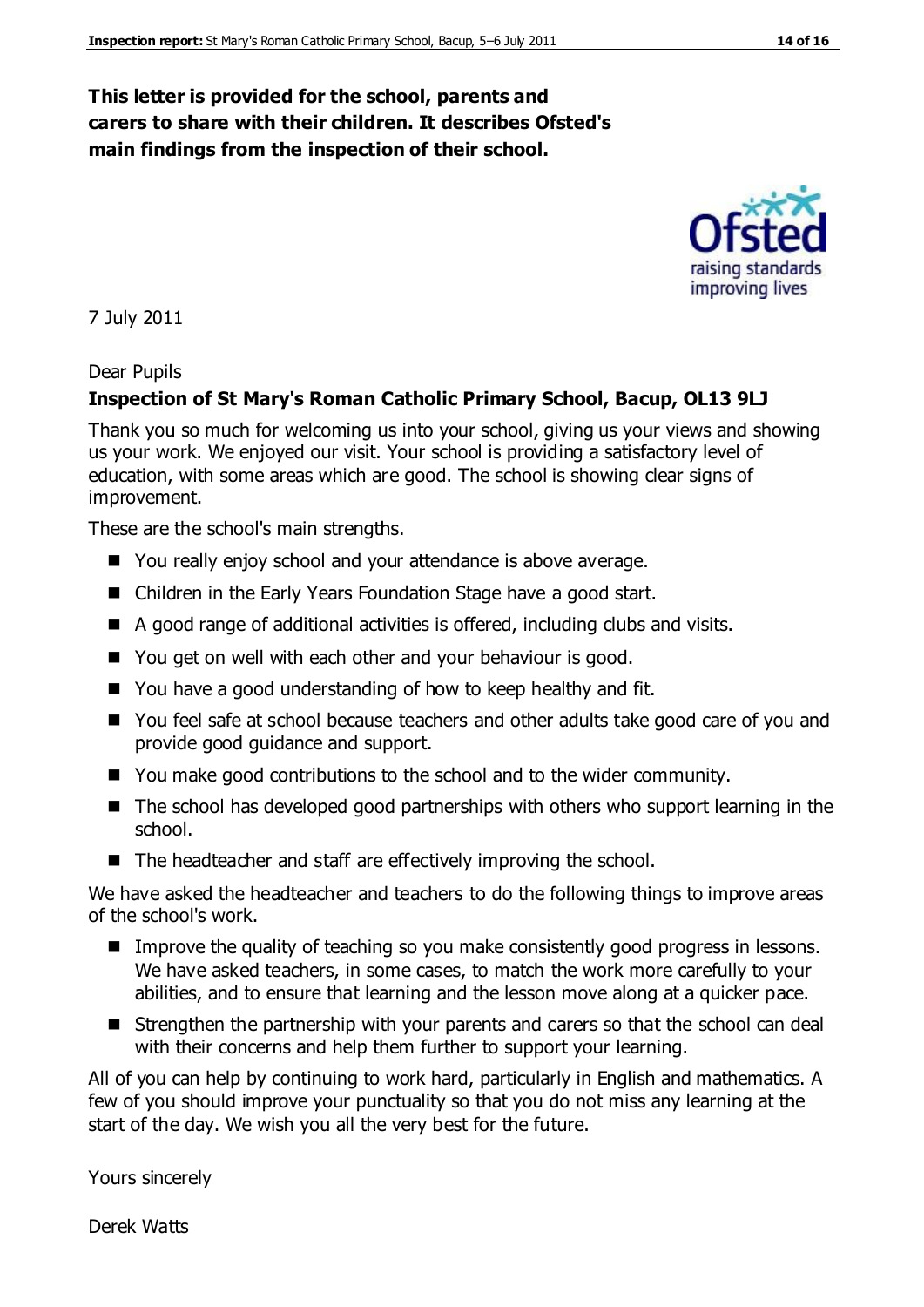Lead inspector